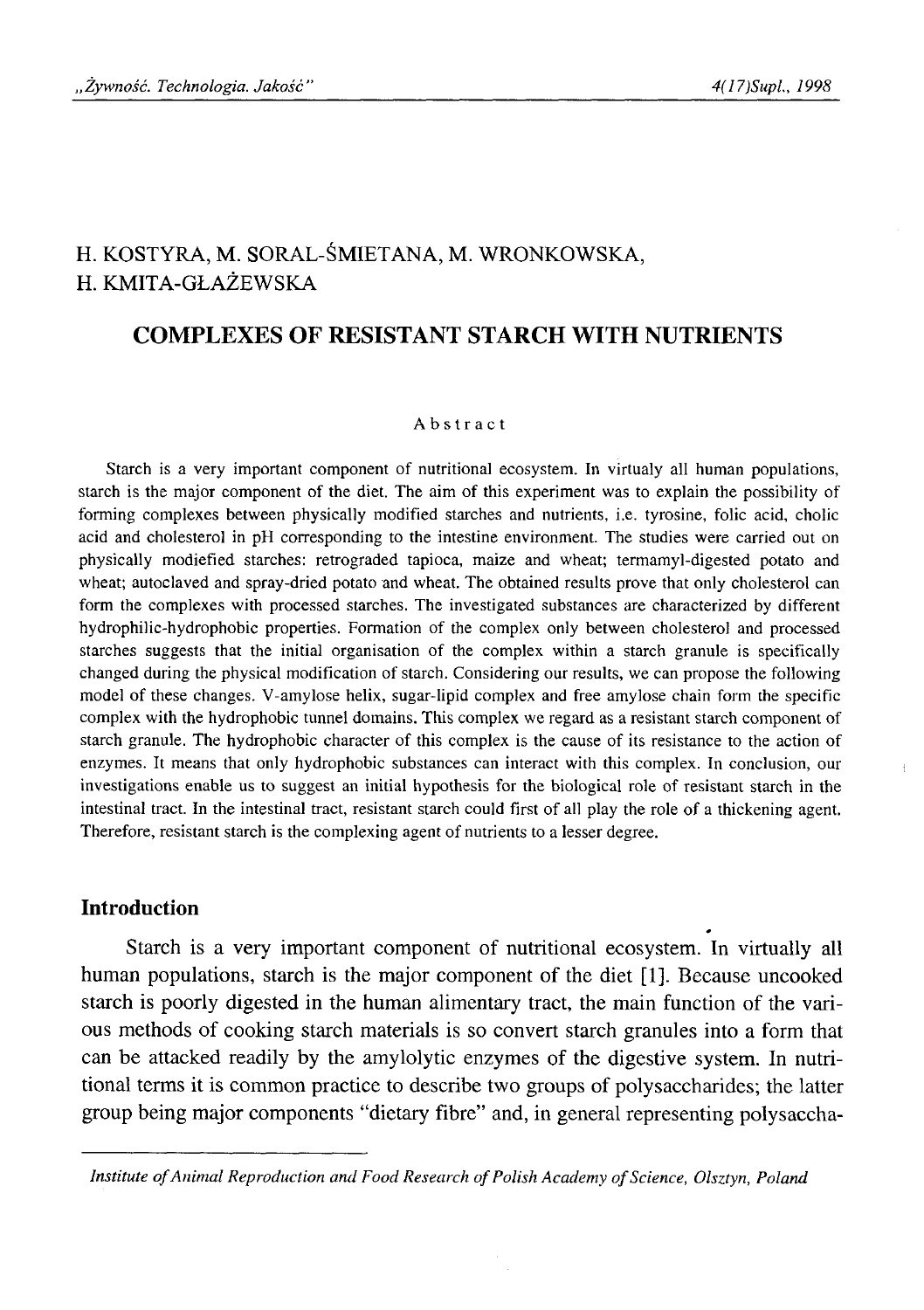rides that are resistant to digestion in upper alimentary system of non-ruminants. At present modified starch containing fraction of resistant starch is classified to the second group. This problem concerns two very interesting questions. What is the biological role of resistant starch? To what degree resistant starch is similar to dietary fibre?

It is worth noting that the native components of starch can form the complexes with lipids, proteins, non-protein nitrogen substances and metals [2].

The aim of this experiment was to explain the possibility of forming complexes between physically modified starches and the nutrients, i.e. tyrosine, folic acid, cholic acid and cholesterol in pH corresponding to the intestine.

#### **Materials and methods**

The studies were carried out on physically modiefied starches: retrograded tapioca, maize and wheat; Termamyl - digested potato and wheat; autoclaved and spray dried potato and wheat. Analysis of resistant starch was carried out using the method by Champ [3]

The solutions of the investigated substances and the incubations with nutrients were made as follows:

- A. Cholesterol, samples of the processed starches (lOOmg) were incubated with emulsion consisted of phosphate buffer, pH 6.8, cholesterol (9%), phosphatidyl choline (40%) and cholic acid (51%) at 37°C for lh. The content of cholesterol was determined by the BIOCHEMTEST cholesterol colorimetric kit (POCH - Gliwice - Poland).
- B. Tyrosine, (50 mg) was dissolved in 50ml of phosphate buffer, pH 7.6, at 50°C. The working solutions were prepared as follows: 3.00, 1.50 and 0.25 ml of the starting solution were diluted to 10 ml with phosphate buffer.
- C. Cholic acid (6 mg) was dissolved in 1 ml of methanol and diluted to 10 ml with of phosphate buffer.

D. Folic acid (6 mg) was dissolved in 10 ml of phosphate buffer.

The working solutions of the cholic acid and folic acid were prepared as follows: 0.7, 0.5 and 0.3 ml of the starting solutions were diluted to 10 ml with phosphate buffer. The samples of the processed starches (50 mg) were incubated with the working solutions (10ml) of investigated nutrients at  $37^{\circ}$ C for 2 h and then centrifuged at 3500 x g for 10 min. The supernatants (tyrosine  $-275$  nm, folic acid  $-280$  nm, cholic acid  $-$ 222 nm) and absorption spectra were measured by using Beckman's spectrophotometer DU 7500.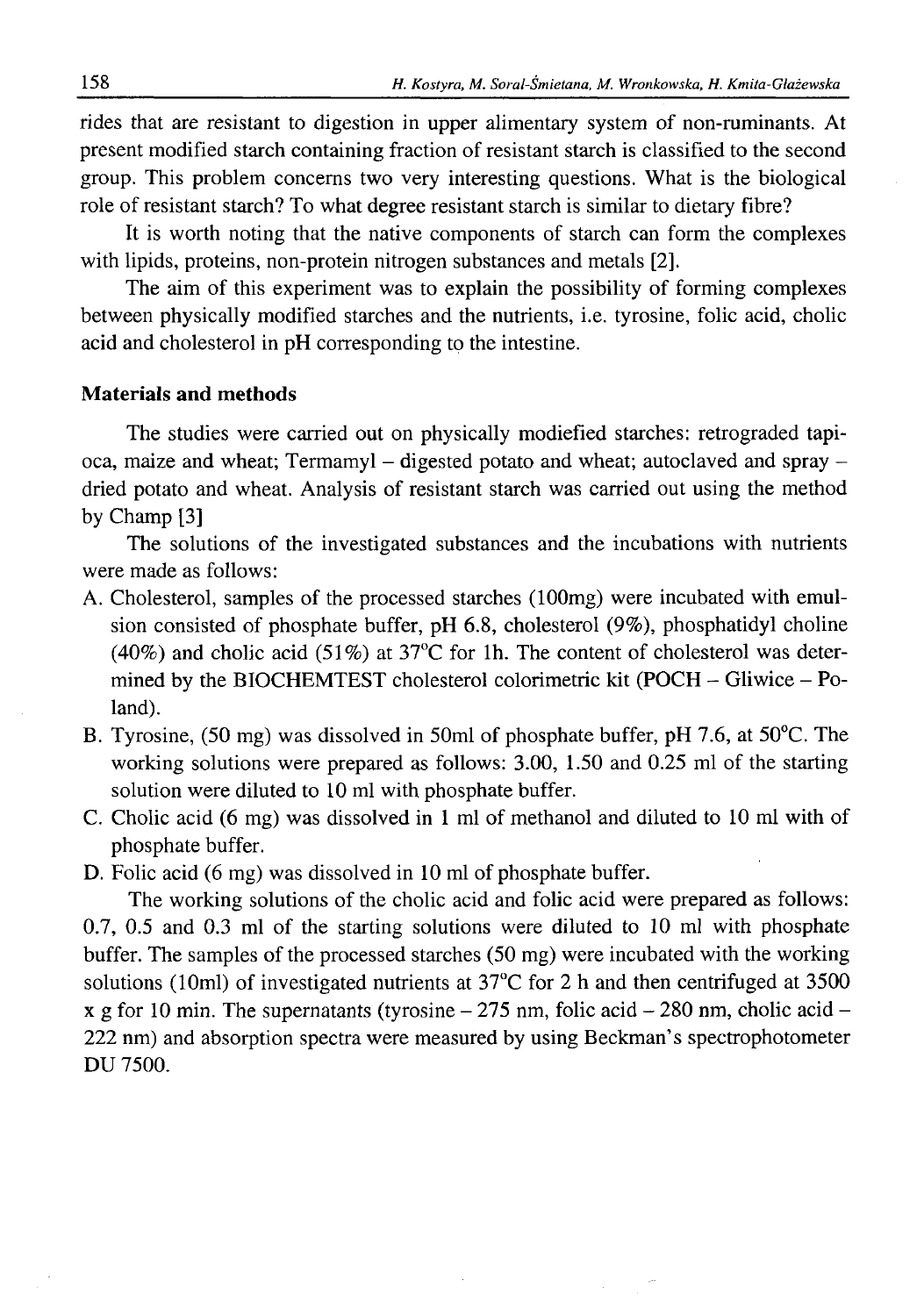### **Results and discussion**

It seems logical and necessary before starting of the presentation and discussion of the results to present the chemical nature of starch complexes with lipids, protein and metals and also the hydrophobic -- hydrophilic properties of the investigated nutrients.

It is know that only starch granules from cereal grains, including maize and wheat, contain significant amounts of internal lipid [4], potato starch, in common with starch granules from other tubers and from legume seeds does not contain this type of internal lipid. From point of view the forming of the complexes between starch and lipids was the proving that the significance of the monoacyl character of starch internal lipids lies in the fact that these can form helical inclusion complexes with amylose, whereas di-or tri-acyl lipids do not form such complexes [5].

Starch also forms complexes with proteins. Average values for protein content of commercial starches have been quoted as maize  $(0.35\%)$ , wheat  $(0.40\%)$  and potato  $(0.06\%).$ 

Careful washing can reduce protein values of cereal starches. In precise Lowy's et al. [6] investigations of wheat starch, the true protein content (by amino acid analysis) of well-washed, pure A starch was found to 0.1%, dry weight basis. Approximately 10% of the starch protein appeared to be associated with the granule surface, in that it could be removed with strong salt solutions of sodium dodecylsulphate (SDS) failed to remove any more protein. However, extraction with hot solutions of SDS, in which the starch was gelatinized, liberated the remaining protein.

The phosphorus belongs to the minor components of starch. The phosphorus content of potato starch  $(0.06 - 0.10 \%$  as P, dry weight), unlike the lipid phosphorus of cereal starch is due to direct esterification of glucose residues in amylopectin and accounts for about 1 phosphate group per 300 glucose nuits [7].

On the basis of these data and from theoretical point of view, we can conclude that the different components of starch can from clathrates and inclusion and adsorption complexes. Stabitity of these complexes depends on the stereochemistry of the components, the kind of bonds and the type of the interactions. The main role in the forming of these complexes is played by the hydrogen bonds, and to a lesser degree ionic bonds and hydrophobic-hydrophilic interactions. As the results of the adsorption of the all investigated nutrients by the processed starches were very similar, the processed wheat starches were selected to exemplity. The results presented in Fig. 1-6 prove that only cholesterol can form the complex with processed starch. The investigated substances are characterized by different hydrophilic-hydrophobic properties. The chemical structure of these substances shows the they can be ranked according to the hydrophilic-hydrophobic properties as follows: folic acid-tyrosine-cholic acid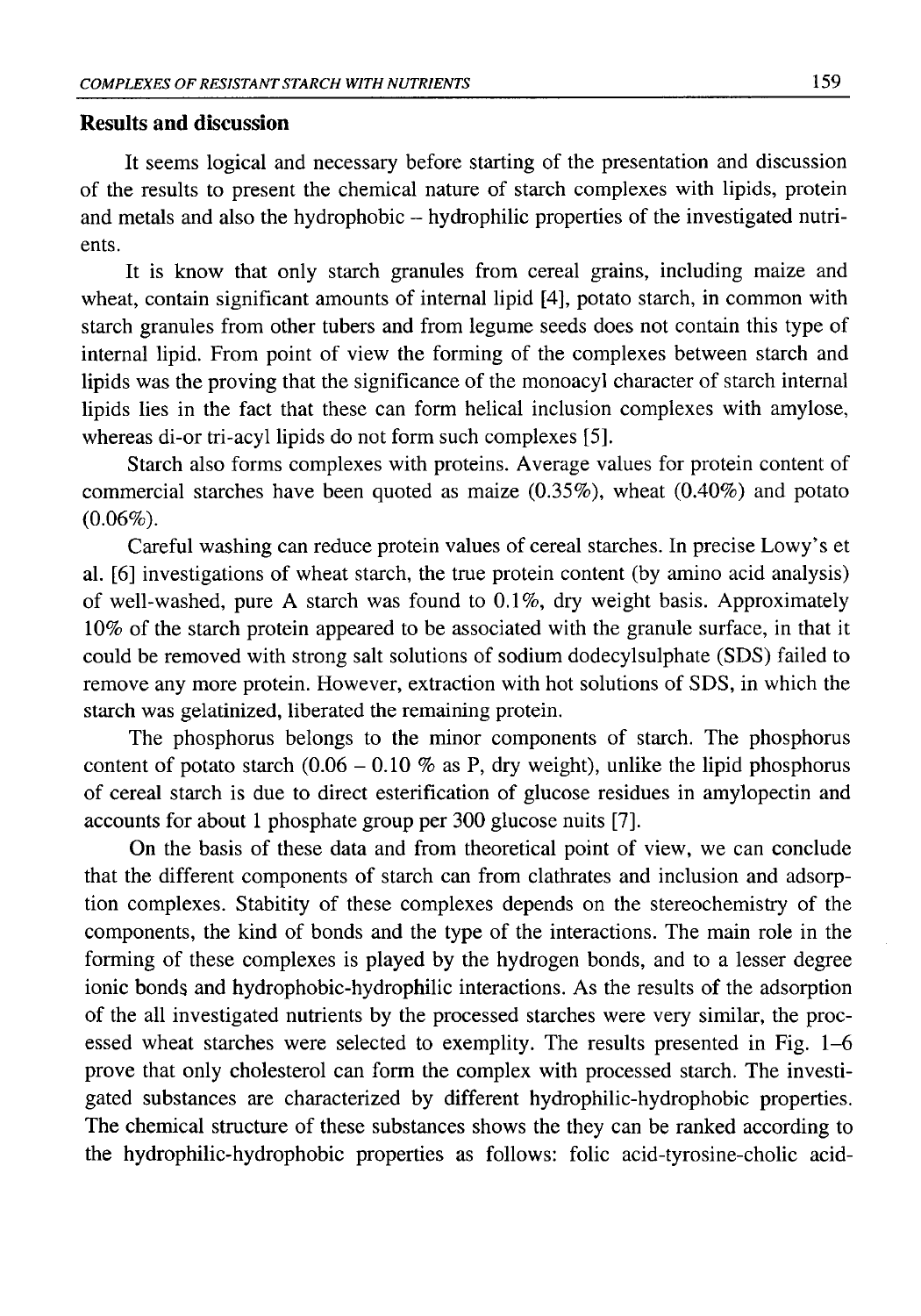cholesterol. Formation of the complex only between cholesterol and processed starches suggests that the initial organisation of the complexes within a starch granule was specifically changed during the physical modification of starch. Considering our results, we can propose the following model of these changes, witch is a transformation of the Blanshard's model, Fig. 7, [8]. V-amylose helix, sugar - lipid complex and free amylose chain form the specific complex with the hydrophobic tunnel domains. This complex we regard as a resistant starch component of starch granule. The hydrophobic character of this complex is the cause of its resistance for the action of enzymes. It means that only low molecular hydrophobic substances can interact with this complex. In the face of this fact it is interesting to ask, why the investigated hydrophobichydrophilic molecules do not form the complexes with other components present in a starch molecule? The reason of the phenomenon could be the inverse nature of the hydrophobic-hydrophilic residues in the molecule. The assumption has been made that only part of the hybrid amylose/amylopectin helix can be hydrated. It means that only this area is available for the functional molecules. In this context only hydrophilic part of molecule can form hydrogen bonds with the external hydroxyl glucose groups of the amylose/amylopectin helix. However, these interactions are blocked by the hydrophobic groups because these groups show the tendency to scape from a water medium.



Fig. 1. Adsorption of cholesterol by termamyl-digested wheat starch.



Fig. 2. Adsorption of cholesterol by autoclaved and spray-dried wheat starch.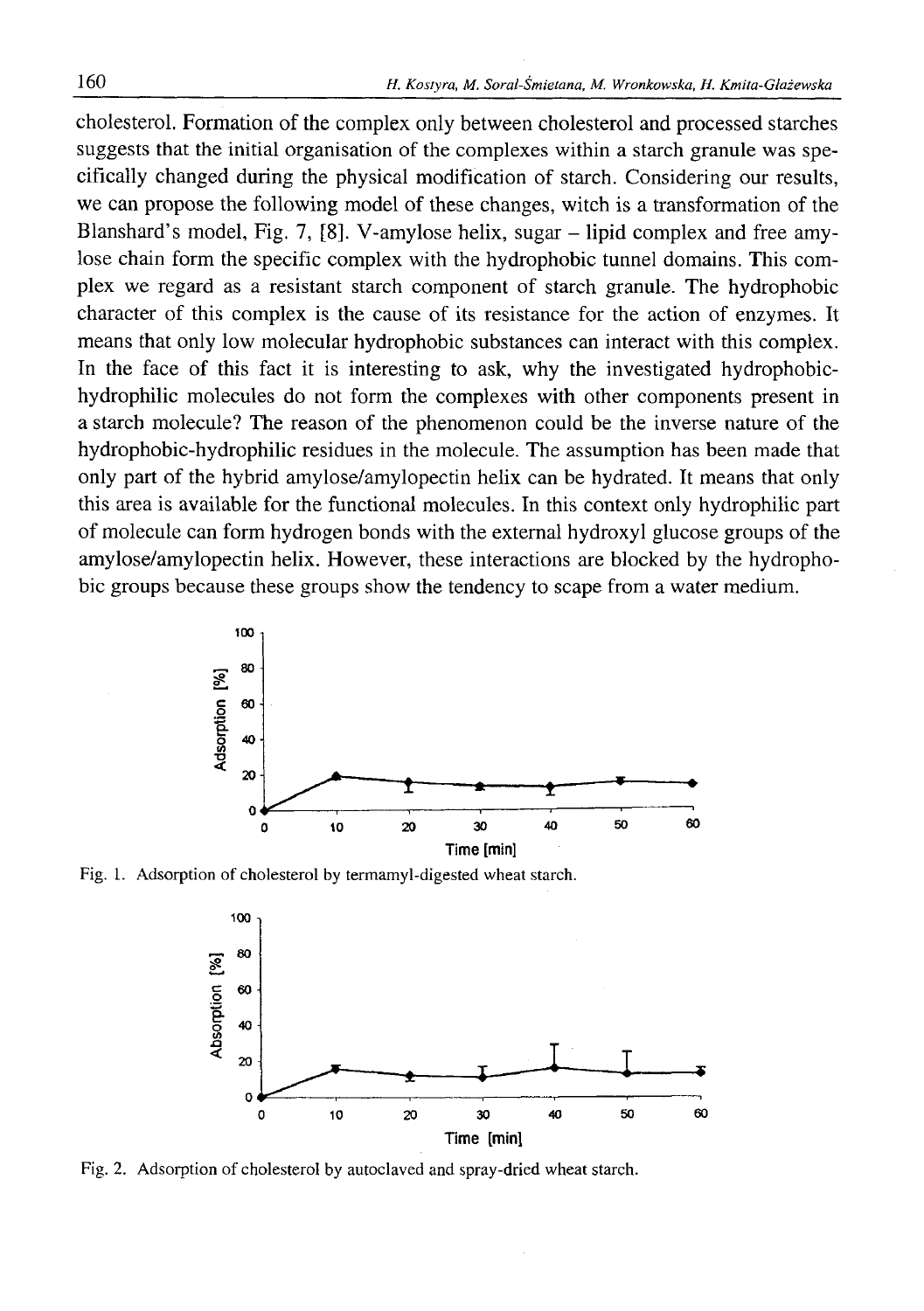

Fig. 3. Adsorption of cholesterol by retrograded wheat starch.



Fig. 4. Adsorption of folic acid by termamyl-digested wheat starch.



Fig. 5. Adsorption of folic acid by autoclaved and spray-dried wheat starch.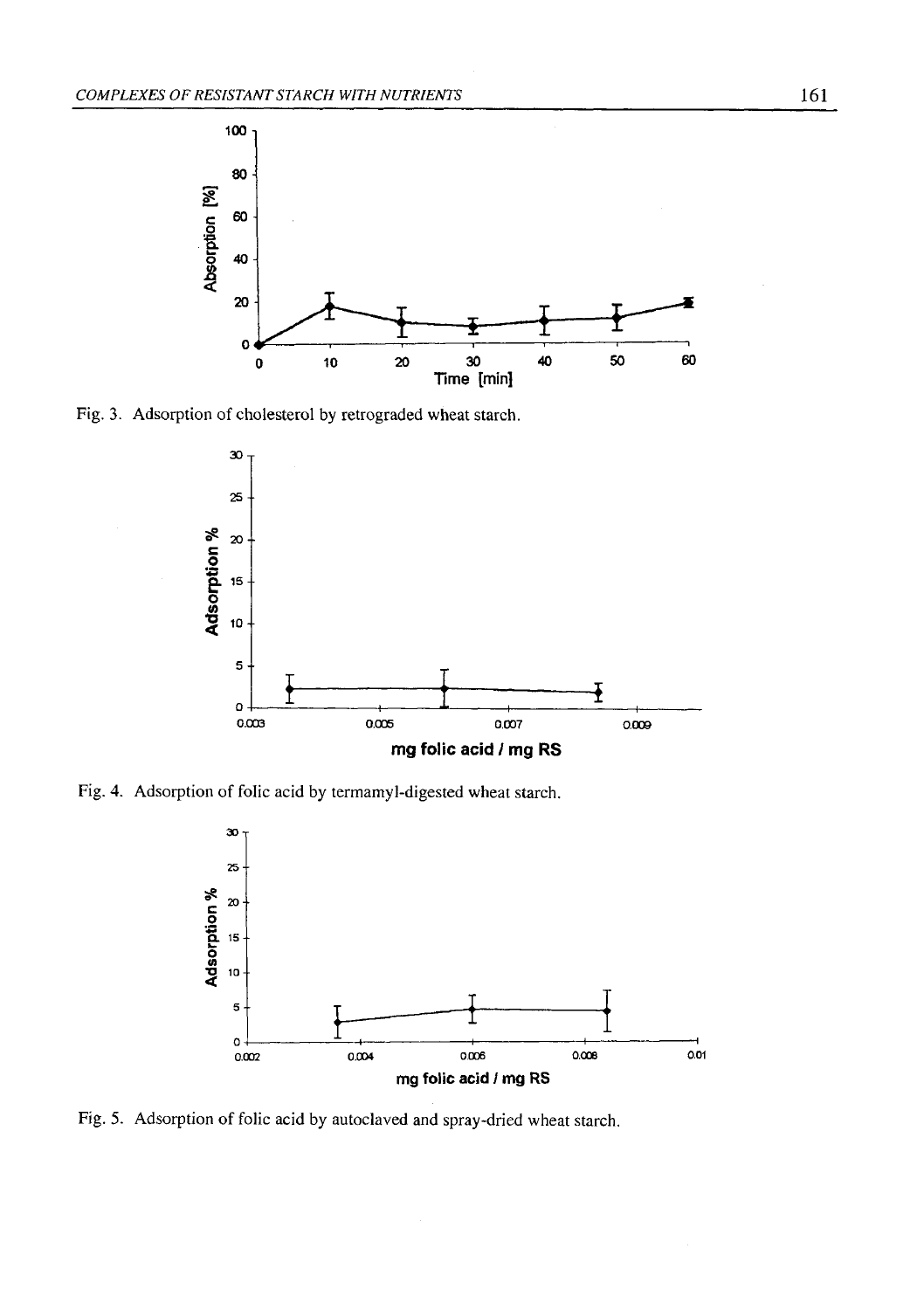

Fig. 6. Adsorption of folic acid by retrograded wheat starch.



Fig. 7. Model of processed starch showing the possible positivning and interactions of various compounents.

In conclusion our investigations enable us to suggest an initial hypothesis for the biological role of resistant starch in the intestinal tract. In our opinion, resistant starch could play in the intestinal tract first of all the role of a thickening agent. Therefore, resistant starch is a lesser degree the complexing agent of nutrients.